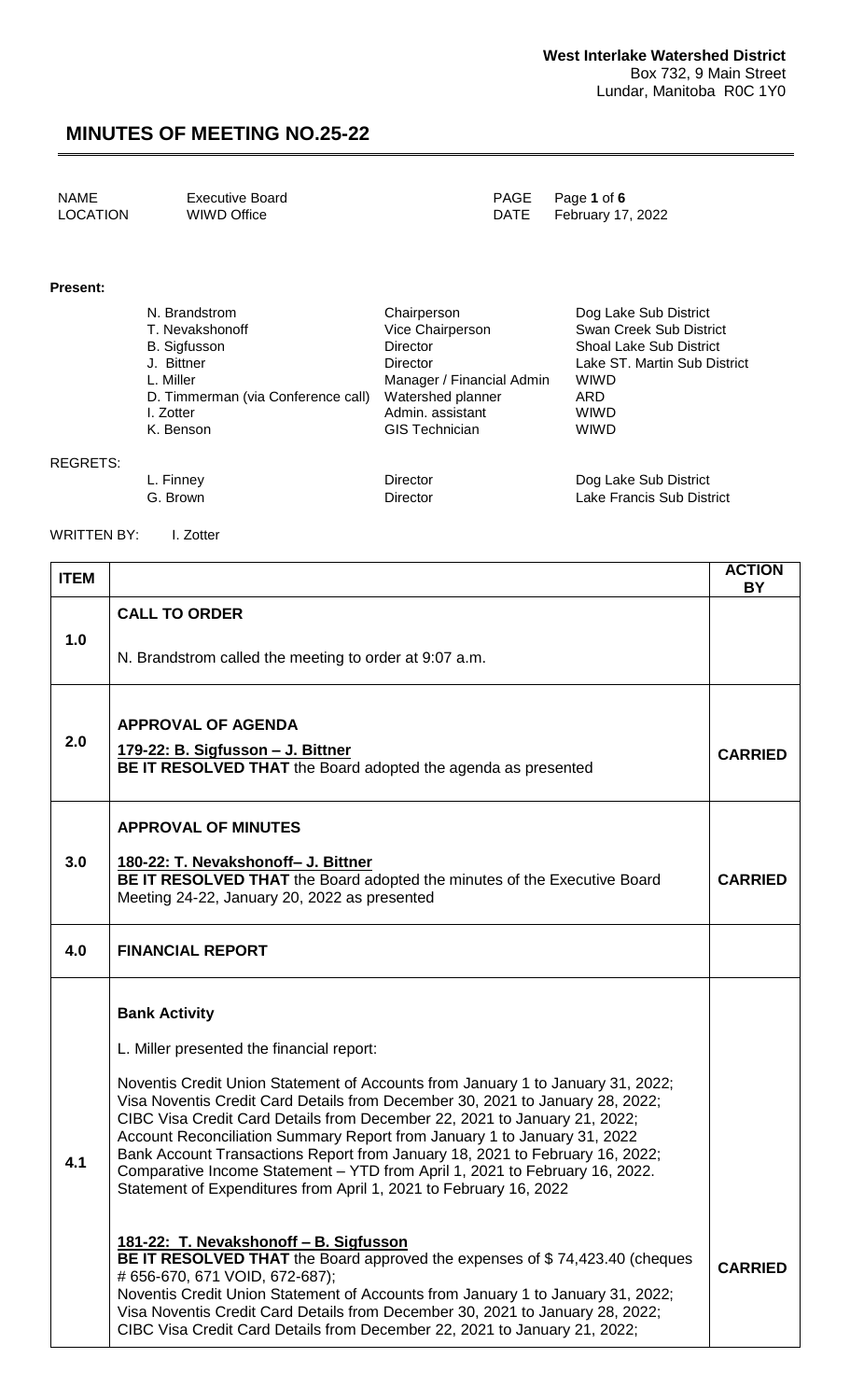| <b>NAME</b><br><b>LOCATION</b> | <b>Executive Board</b><br><b>WIWD Office</b>                                                                                                                                                                                                                                                                                                                                                                                                                                                                                                                                                                                                                                                                                                                                                                               | PAGE<br>DATE | Page 2 of 6<br>February 17, 2022 |                |
|--------------------------------|----------------------------------------------------------------------------------------------------------------------------------------------------------------------------------------------------------------------------------------------------------------------------------------------------------------------------------------------------------------------------------------------------------------------------------------------------------------------------------------------------------------------------------------------------------------------------------------------------------------------------------------------------------------------------------------------------------------------------------------------------------------------------------------------------------------------------|--------------|----------------------------------|----------------|
|                                | Account Reconciliation Summary Report from January 1 to January 31, 2022<br>Bank Account Transactions Report from January 18, 2021 to February 16, 2022;<br>Comparative Income Statement - YTD from April 1, 2021 to February 16, 2022.<br>Statement of Expenditures from April 1, 2021 to February 16, 2022                                                                                                                                                                                                                                                                                                                                                                                                                                                                                                               |              |                                  |                |
| 5.0                            | <b>SUB DISTRICT RECOMMENDATIONS</b><br>No recommendations were brought forward at this time.                                                                                                                                                                                                                                                                                                                                                                                                                                                                                                                                                                                                                                                                                                                               |              |                                  |                |
| 6.0                            | <b>OLD BUSINESS</b>                                                                                                                                                                                                                                                                                                                                                                                                                                                                                                                                                                                                                                                                                                                                                                                                        |              |                                  |                |
| 6.1                            | Southwest Interlake Integrated Watershed Management plan (IWMP)<br>Staff is to set up a meeting with representatives from Ashern Auction Mart to discuss<br>possible placement of advertisement for WIWD programming at the site.                                                                                                                                                                                                                                                                                                                                                                                                                                                                                                                                                                                          |              |                                  |                |
| 6.2                            | <b>Northwest Interlake IWMP</b><br>Draft of a Letter to appoint representatives to the Project Management Team (PMT)<br>was reviewed.<br>Letters to be sent to partners RMs and First Nation Communities.                                                                                                                                                                                                                                                                                                                                                                                                                                                                                                                                                                                                                  |              |                                  |                |
| 6.3                            | <b>Siglunes Project</b><br>The Board discussed the matter of the WIWD taking ownership, administration and<br>maintenance from Ducks Unlimited (DU) over the Dike on Siglunes Creek.<br>The Board had unresolved concerns pertaining to long term maintenance of the<br>structure and the WIWD's commitments. Suggestion was made to inspect the area<br>during Spring 2022 to identify the benefits provided by the structure in question.<br>182-22: J. Bittner - B. Sigfusson<br>BE IT RESOLVED THAT the Board approved a motion to rescind the resolution #17-<br>20 dated May 21, 2020:<br>"BE IT RESOLVED THAT the Board approved that the WIWD will take ownership,<br>administration and maintenance from Ducks Unlimited (DU) over the Dike on Siglunes<br>Creek".<br>4 out of 6 members voted to adopt a motion. |              |                                  | <b>CARRIED</b> |
| 6.4                            | <b>Policy</b><br><b>Tabled</b>                                                                                                                                                                                                                                                                                                                                                                                                                                                                                                                                                                                                                                                                                                                                                                                             |              |                                  |                |
| 6.5                            | <b>Conservation Trust 2021 (CT)</b><br>All funds were expended to date.<br>Request to amend approved Budget has been submitted: to allocate all CT funds to<br>Direct Project Cost category, the WIWD will cover Project Delivery Cost at 100%.<br>Approval by the Manitoba Habitat Heritage Corporation to amend the Budget has not<br>been received yet. Staff is preparing Final Report which is due on March 31, 2022.                                                                                                                                                                                                                                                                                                                                                                                                 |              |                                  |                |
| 6.6                            | <b>GRowing Outcomes in Watershed (GROW)</b><br>All GROW 2020-2022 funds were expended to date. Final Report is due on March 31,<br>2022.                                                                                                                                                                                                                                                                                                                                                                                                                                                                                                                                                                                                                                                                                   |              |                                  |                |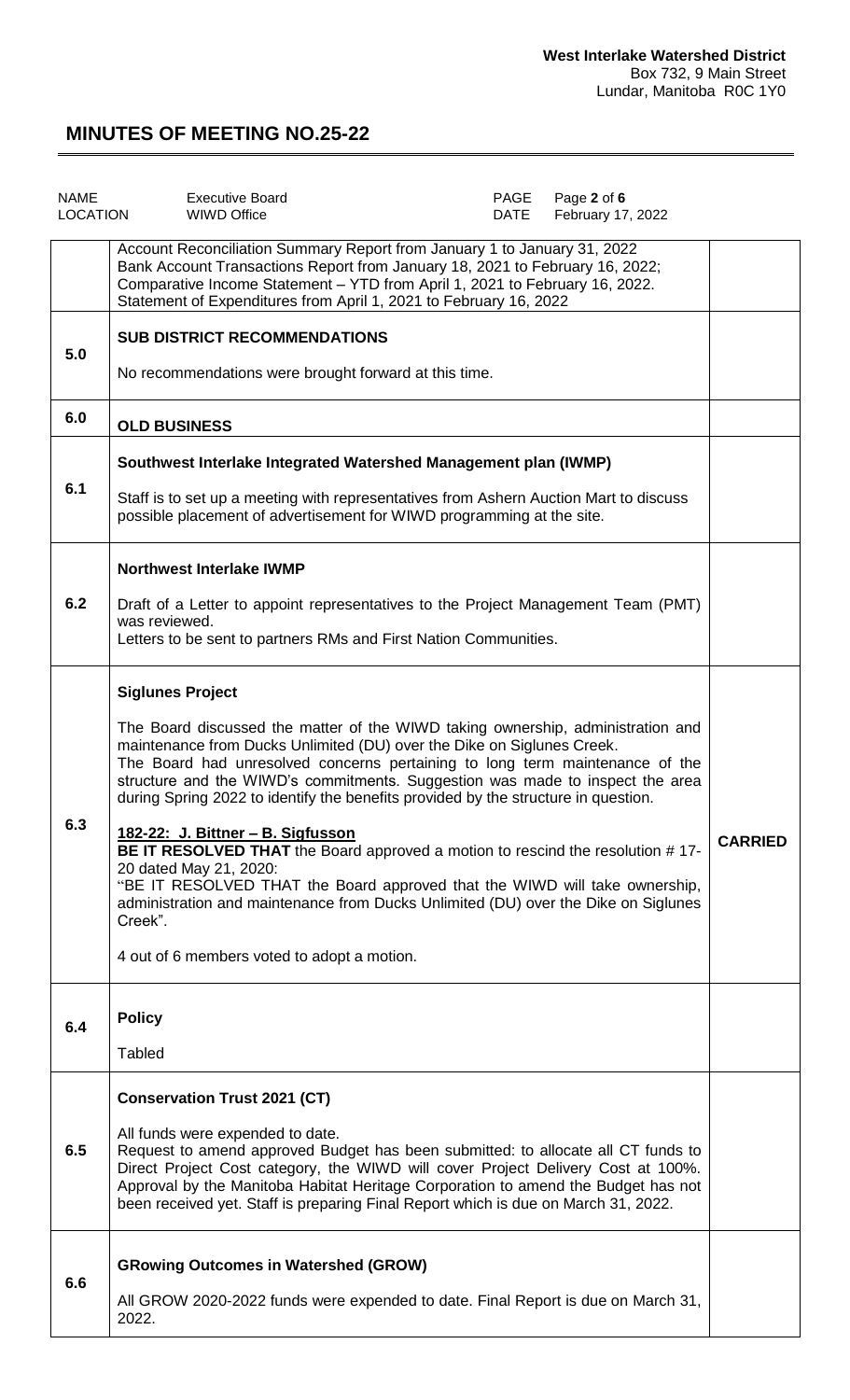| <b>NAME</b><br>LOCATION | <b>Executive Board</b><br><b>WIWD Office</b>                                                                                                                                                                                                                                                                                                                                                                                   | PAGE<br>DATE | Page 3 of 6<br>February 17, 2022 |  |
|-------------------------|--------------------------------------------------------------------------------------------------------------------------------------------------------------------------------------------------------------------------------------------------------------------------------------------------------------------------------------------------------------------------------------------------------------------------------|--------------|----------------------------------|--|
|                         | GROW 2021-2023 funds are being distributed on an ongoing basis. Interim Report is<br>due on March 31, 2022                                                                                                                                                                                                                                                                                                                     |              |                                  |  |
|                         | The GROW proposal for 2022-2024 was submitted on January 10, 2022. Approval of<br>proposals will be announced in April of 2022.                                                                                                                                                                                                                                                                                                |              |                                  |  |
|                         | <b>Ag Action Program / EFP</b>                                                                                                                                                                                                                                                                                                                                                                                                 |              |                                  |  |
| 6.7                     | The Riparian Area Restoration and Enhancement Projects approved by the Ag Action<br>Program for \$81,550.00 are completed. Staff is preparing Final Report.                                                                                                                                                                                                                                                                    |              |                                  |  |
|                         | <b>MAW Convention</b>                                                                                                                                                                                                                                                                                                                                                                                                          |              |                                  |  |
| 6.8                     | WIWD Members who will be registered for MAW Convention in 2022 will receive<br>remuneration maximum up to 8 hours per day for their attendance.                                                                                                                                                                                                                                                                                |              |                                  |  |
|                         | <b>Tree Program</b>                                                                                                                                                                                                                                                                                                                                                                                                            |              |                                  |  |
| 6.9                     | Over 400 applicants have been approved for the Community Tree Nursery Program<br>2021-2022. 2,696 trees and 110 wildflower packages have been ordered through the<br>program. Information was sent to Sabados Greenhouse. Invoice has not been<br>received.<br>The WIWD expressed interest to collaborate with MAW on the 2 Billion Trees -<br>Capacity Building Stream application. Requested information has been submitted. |              |                                  |  |
|                         | <b>WIWD Annual General Meeting (AGM)</b>                                                                                                                                                                                                                                                                                                                                                                                       |              |                                  |  |
| 6.10                    | A letter of concerns pertaining to WIWD Annual General Meeting and election process<br>was expressed to MAW executive director. Matter was discussed by the MAW Board<br>of Directors. Response was received that MAW have no jurisdiction to address this<br>matter.                                                                                                                                                          |              |                                  |  |
|                         | <b>Oak Hammock Marsh</b>                                                                                                                                                                                                                                                                                                                                                                                                       |              |                                  |  |
| 6.11                    | The Harry J Enns Wetland Discovery Centre at Oak Hammock Marsh finalizing<br>booking with schools for the Virtual Wetland Fieldtrips and the Ecovan programming.<br>Invoice has been received and paid.                                                                                                                                                                                                                        |              |                                  |  |
| 6.12                    | <b>Relay Education</b>                                                                                                                                                                                                                                                                                                                                                                                                         |              |                                  |  |
|                         | Funds have been received up to January 21, 2022.                                                                                                                                                                                                                                                                                                                                                                               |              |                                  |  |
|                         | Fish and Wildlife Enhancement Fund (FWEF) - Letter of Interest (LOI)                                                                                                                                                                                                                                                                                                                                                           |              |                                  |  |
| 6.13                    | The Beardy Creek Drain Fisheries Assessment and the Steep Rock Quarry Fish and<br>Habitat Assessment and Enhancement Recommendations application was submitted<br>on January 19, 2022. RM of Grahamdale is requesting copies of submitted<br>applications.                                                                                                                                                                     |              |                                  |  |
|                         | <b>VPN - Virtual Private Network</b>                                                                                                                                                                                                                                                                                                                                                                                           |              |                                  |  |
| 6.14                    | Equipment to accommodate meetings via Conference calls has been purchased and<br>installed by G. Morden. Monitor for the conference room has been upgraded to 50"<br>screen, which increase previously quoted cost by \$ 150.00                                                                                                                                                                                                |              |                                  |  |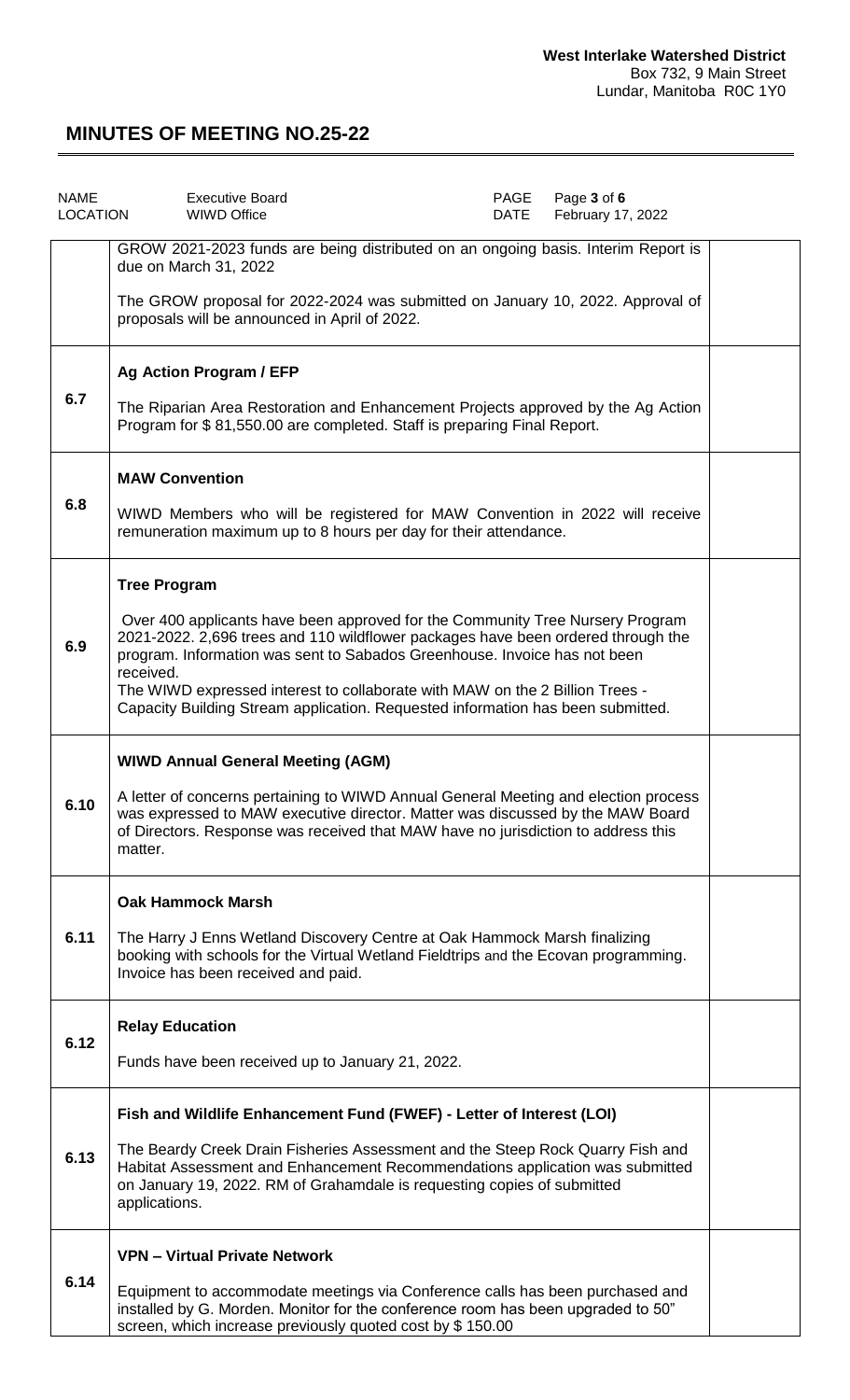| NAME     | Executive Board | PAGE Page 4 of 6       |
|----------|-----------------|------------------------|
| LOCATION | WIWD Office     | DATE February 17, 2022 |

|      | 183-22: B. Sigfusson - J. Bittner<br>BE IT RESOLVED THAT the Board approved an additional \$150.00 for the<br>purchase of monitor to set up a Conference room.                                                                                                                                                                                                                                                              | <b>CARRIED</b> |
|------|-----------------------------------------------------------------------------------------------------------------------------------------------------------------------------------------------------------------------------------------------------------------------------------------------------------------------------------------------------------------------------------------------------------------------------|----------------|
| 6.15 | <b>GROW Committee Member</b><br>Board Members submitted names of ratepayers to join the WIWD GROW Committee.<br>Staff contacted suggested individuals. One individual expressed interest to join the<br>Committee.<br>184-22: J. Bittner - B. Sigfusson<br>BE IT RESOLVED THAT the Board approved Kevin Nickel to be accepted as a new<br><b>GROW Committee member.</b>                                                     | <b>CARRIED</b> |
|      | Hometown Green Team, Canada Summer Jobs, Metis Grant<br>The Hometown Green Team application was sent January 17, 2022. 21.5 weeks and<br>\$11,686.00 was requested.                                                                                                                                                                                                                                                         |                |
| 6.16 | The Canada Summer Jobs application was sent January 13, 2022. 16 weeks and \$<br>8,215.92 was requested.<br>The Metis Grant will be applied for once the application is available.<br>185-22: T. Nevakshonoff - B. Sigfusson<br>BE IT RESOLVED THAT the Board approved to place an advertisement for summer<br>position in first and third week of March in The Express Weekly News and in The<br>Stonewall Teulon Tribune. | <b>CARRIED</b> |
| 6.17 | <b>Interim Budget</b><br>Format for the interim budget has been updated by the Province and presented to the<br><b>Board</b>                                                                                                                                                                                                                                                                                                |                |
| 7.0  | <b>NEW BUSINESS</b>                                                                                                                                                                                                                                                                                                                                                                                                         |                |
| 7.1  | <b>Staff</b><br>This matter will be discussed In-Camera                                                                                                                                                                                                                                                                                                                                                                     |                |
| 7.2  | Website<br>Informal proposal from F. Fossay to update WIWD website has been presented to the<br>Board.<br>Subject was tabled.                                                                                                                                                                                                                                                                                               |                |
| 7.3  | <b>Current Magazine / Promotional Posts</b><br>MAW Communications Coordinator approached the WIWD with an offer to provide<br>promotional posts on social media and an article reflecting WIWD projects and<br>activities in the Current Magazine. Suggestion was made to provide general<br>information pertaining to the WIWD Programming and to highlight accomplishments                                                |                |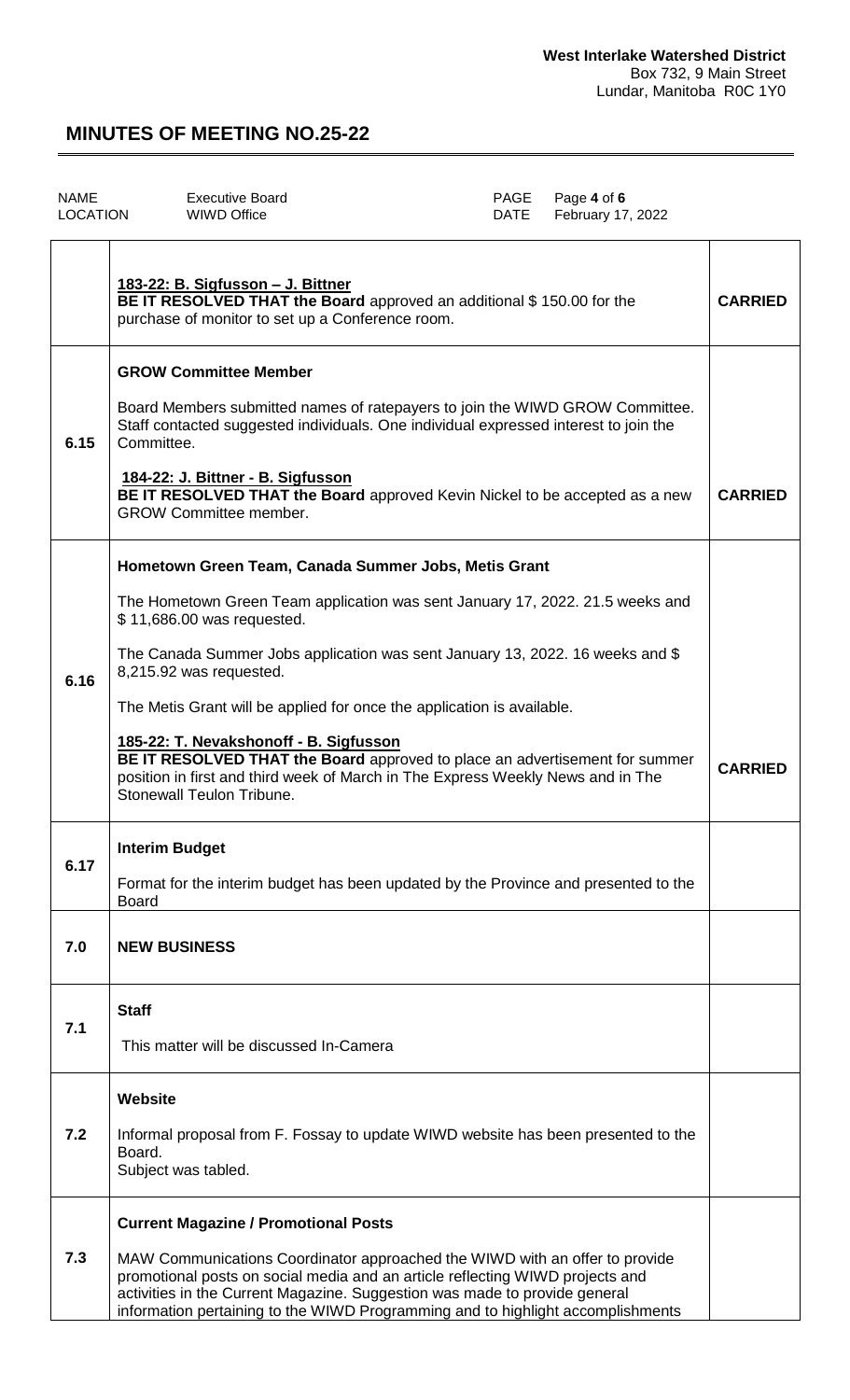| <b>NAME</b><br>LOCATION | Page 5 of 6<br><b>Executive Board</b><br>PAGE<br><b>WIWD Office</b><br>DATE<br>February 17, 2022                                                                                                                                                                                                                                                                                  |                                  |
|-------------------------|-----------------------------------------------------------------------------------------------------------------------------------------------------------------------------------------------------------------------------------------------------------------------------------------------------------------------------------------------------------------------------------|----------------------------------|
|                         | achieved in past year. Board members can provide any additional ideas by contacting<br>the office.<br>The WIWD will need new Promotional items to promote the district at public events.<br>Staff to collect quotes and to present them to the Board at next Executive Meeting.                                                                                                   |                                  |
| 7.4                     | <b>Water Testing</b><br>The Board discussed Water Testing Days, which will be offered to District's residents<br>in 2022, and reviewed a price list submitted by the Horizon Lab.<br>186-22: J. Bittner - B. Sigfusson<br>BE IT RESOLVED THAT the Board approved to cover the cost of water test for<br>Coliform & E.coli at 100% and to subsidize the cost of Mi2HL test at 50%. | <b>CARRIED</b>                   |
| 7.5                     | <b>Rental Building</b><br>The Lease for offices must be reviewed by April 1, 2022                                                                                                                                                                                                                                                                                                 |                                  |
| 7.6                     | <b>Provincial Appointee</b><br>Suggestion was made to identify individuals who may be interested in assuming<br>responsibilities as a Provincial Appointee and to submit those names to the Minister's<br>office for consideration.                                                                                                                                               |                                  |
| 8.0                     | <b>REPORTS</b>                                                                                                                                                                                                                                                                                                                                                                    |                                  |
| 8.1                     | Chairperson<br>Provided a brief verbal update                                                                                                                                                                                                                                                                                                                                     |                                  |
| 8.2                     | <b>MAW Rep Report</b><br>N/A                                                                                                                                                                                                                                                                                                                                                      |                                  |
| 8.3                     | <b>Manager Report</b><br>L. Miller provided a brief verbal update on office activities.                                                                                                                                                                                                                                                                                           |                                  |
| 8.4                     | <b>Watershed Planner Report</b><br>"Watershed Districts and Programs Provincial Update- February 2022" is available on<br>file at the WIWD office.                                                                                                                                                                                                                                |                                  |
| 9.0                     | IN CAMERA DISCUSSION<br>187-22: T. Nevakshonoff - J. Bittner<br>BE IT RESOLVED THAT the Board moved In-Camera for a discussion at 10:37 a.m.<br>188-22: B. Sigfusson - T. Nevakshonoff<br>BE IT RESOLVED THAT the Board moved out of camera at 11:05 a.m.                                                                                                                         | <b>CARRIED</b><br><b>CARRIED</b> |